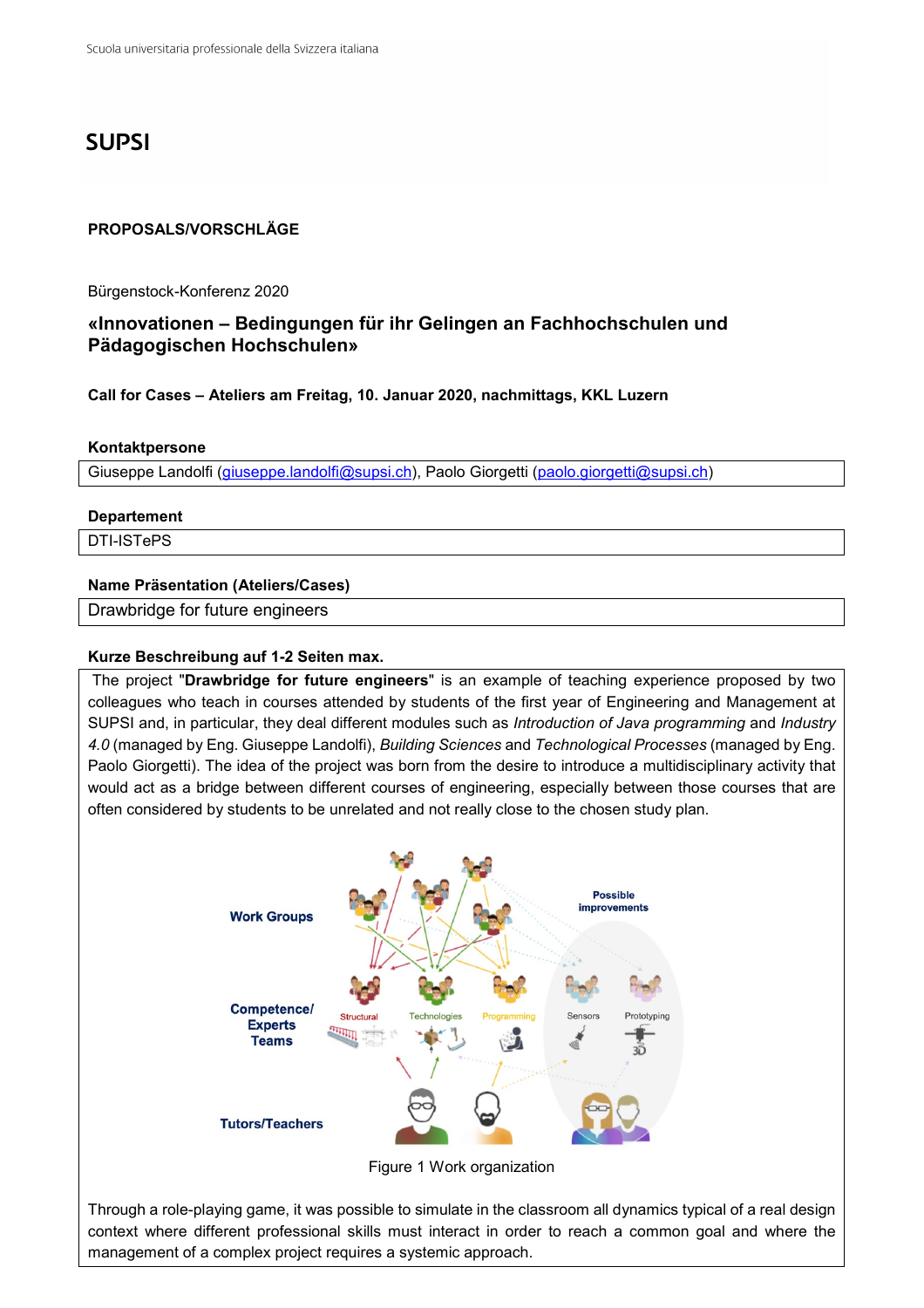During the preliminary phase of the project, the class was divided into 6 groups of 4 students and each group was asked to design a drawbridge with the technologies and materials of the year 1000 AD, starting from a few requirements provided by the teachers concerning dimensions and maximum load. Within the groups, each student had been assigned randomly to a specific role with specific skills: structural, technological and programming competences (corresponding to the involved courses). The students with the same role, although belonging to different groups, were grouped into teams of experts with the aim of collaborating to deepen the topic of competence.



Figure 2 Schema representing the elements involved in the drawbridge design

The experience as a whole was very positive for the students who worked with enthusiasm, taking seriously the assigned roles, producing several results and all with appreciable solution elements. From the teachers' point of view, the efforts made in the preparation and management of the activities have been amply repaid both by the achievement of the predefined objectives and by the awareness of having proposed an innovative educational path. According to the teachers, this experience goes in to the direction of preparing students for the world of work where multi-disciplinarity is a must which brings an added-value, especially in engineering courses where the systemic vision for approaching problems is a fundamental element. At the same time, the use of a role-playing game has made it possible to experiment innovative forms of teaching that complement the more traditional frontal lessons with cooperative learning activities, aligned with the most recent pedagogical indications.

On the basis of the experience gained, the teachers identified some points for improvement such as, for example, to extend the proposed project embracing other courses like Industry 4.0, thank to which students will be able to prototype the designed bridge by means of additive manufacturing and equip it with a set of sensors able to acquire interesting data such as loads, axes movements and environmental data.